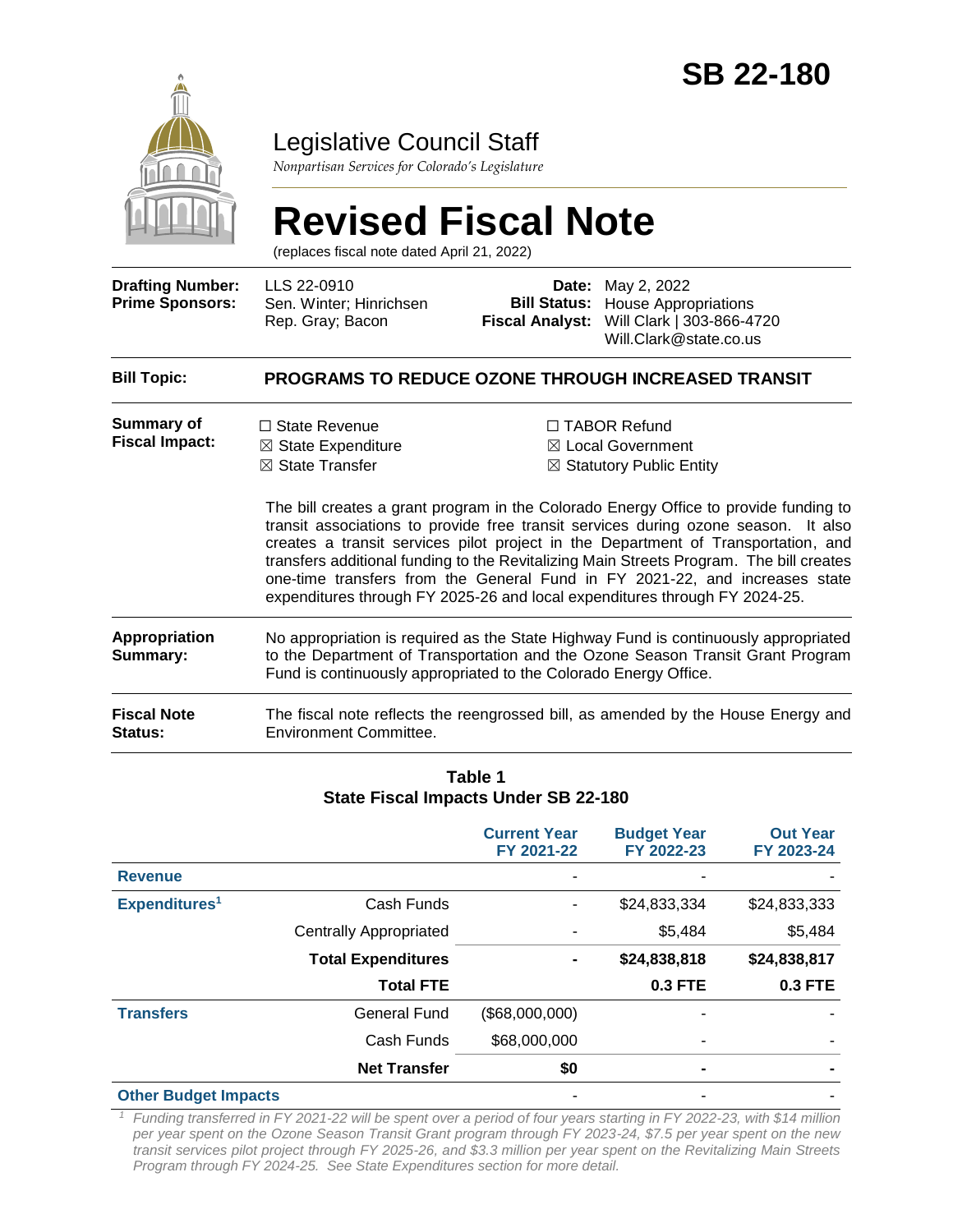## Page 2<br>May 2, 2022 **SB 22-180**

## **Summary of Legislation**

The bill creates the Ozone Season Transit Grant Program in the Colorado Energy Office (CEO), funded at \$28.0 million, a transit services pilot project in the Department of Transportation (CDOT), funded at \$30.0 million, and increases funding for the Revitalizing Main Streets Program by \$10.0 million.

**Ozone Season Transit Grant Program.** The Ozone Season Transit Grant Program is created in the CEO to provide grants for free transit services during ozone season, defined in the bill as the period from June 1 through August 31 of each year. The Ozone Season Transit Grant Program Fund is created to fund the program, and continuously appropriated to the CEO. The CEO may provide grants of up to \$3.0 million to transit associations and \$11.0 million to the Regional Transportation District (RTD) each year.

Grant funding may be used by transit associations for direct and indirect costs of establishing their own grant programs to provide funding to transit agencies. Transit agencies must use grant funding to provide new or expanded free transit services during ozone season. Grant funding to the RTD may be used to replace fare box revenue, pay for other program expenses, and to cover up to 80 percent of costs of providing at least 30 days of free transit on all RTD services. The State Auditor is required to audit the RTD's use of program funds during the next RTD performance audit.

Transit associations and the RTD must submit a report to the CEO by December 1 of each year that they receive grant funding, with information about expanded transit services provided as a result of the grant funding. The CEO must submit a report with information about the program's implementation to the General Assembly by December 31 of each year of the program, and the program is repealed on July 1, 2024.

**Transit services pilot program.** The bill creates a pilot project in the Transit and Rail Division of CDOT to increase ridership on state-run transit, reduce vehicle travel, and reduce ground level ozone. CDOT must report results from the pilot project to the General Assembly on December 1, 2023, and by December 1 of each year thereafter through 2025, including information about the services that are provided and estimates of increased public transit ridership as a result of the pilot project.

**Revitalizing Main Streets Program.** The bill transfers \$10.0 million from the General Fund to the State Highway Fund for use by the Transportation Development Division in CDOT as additional funding for the Revitalizing Main Streets Program. The program provides grants to local communities for innovative strategies to reuse public spaces and help businesses reopen safely, while improving multimodal safety and accessibility along urban arterials.

## **State Transfers**

In FY 2021-22, the bill makes one-time transfers of \$68.0 million from the General Fund, split between two state cash funds, as shown in Table 2 and discussed below.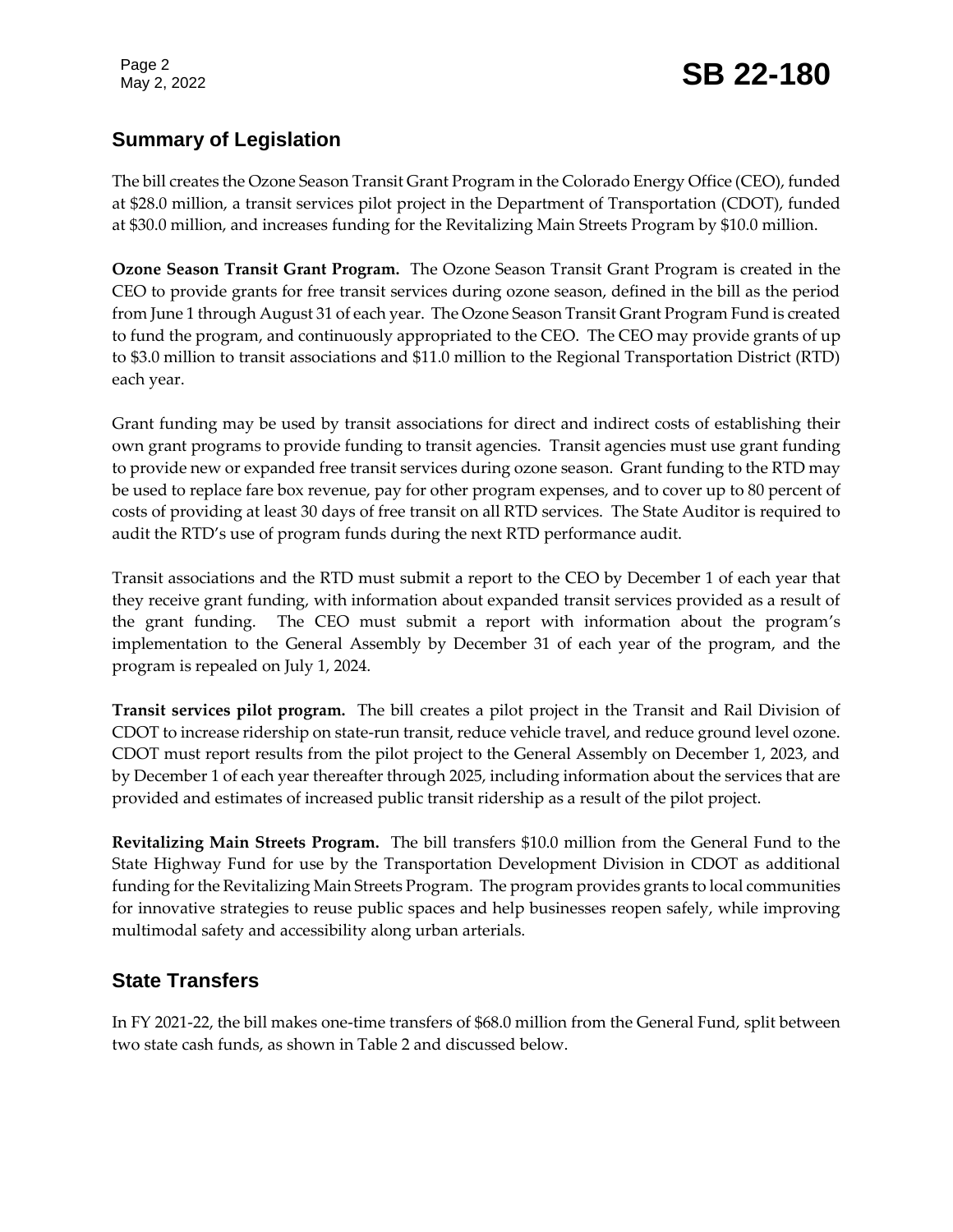| <b>Fund</b>                             |                     | FY 2021-22     |
|-----------------------------------------|---------------------|----------------|
|                                         |                     | current year   |
| <b>General Fund</b>                     |                     | (\$68,000,000) |
| Ozone Season Transit Grant Program Fund |                     | \$28,000,000   |
| State Highway Fund                      |                     | \$40,000,000   |
|                                         | <b>Net Transfer</b> | \$0            |
|                                         |                     |                |

#### **Table 2 Transfers Under SB 22-180**

Three days after the effective date of the bill, \$28.0 million is transferred to the Ozone Season Transit Grant Program Fund for use by the CEO, and \$40.0 million is transferred to the State Highway Fund for use by CDOT. Of the amount transferred to the State Highway Fund, \$30.0 million is for use by the Division of Transit and Rail and \$10.0 million is for use by the Transportation Development Division. It is assumed that this transfer will occur during the current FY 2021-22.

### **State Expenditures**

The bill increases state cash fund expenditures to the CEO and CDOT by \$68.0 million over a four-year period starting in FY 2022-23, as shown in Table 3 and described below.

| <b>Cost Components</b>                    | FY 2022-23     | FY 2023-24   | FY 2024-25   | FY 2025-26  |
|-------------------------------------------|----------------|--------------|--------------|-------------|
| <b>Colorado Energy Office</b>             |                |              |              |             |
| Ozone Season Transit Grants               | \$13,972,382   | \$13,972,382 |              |             |
| <b>Grant Administration</b>               | \$27,618       | \$27,618     |              |             |
| Centrally Appropriated Costs <sup>1</sup> | \$5,484        | \$5,484      |              |             |
| FTE - Personal Services                   | 0.3 FTE        | $0.3$ FTE    |              |             |
| <b>CEO Subtotal</b>                       | \$14,005,484   | \$14,005,484 |              |             |
| <b>Department of Transportation</b>       |                |              |              |             |
| <b>Pilot Project Services</b>             | \$7,125,000    | \$7,125,000  | \$7,125,000  | \$7,125,000 |
| <b>Grant Administration</b>               | \$375,000      | \$375,000    | \$375,000    | \$375,000   |
| Revitalizing Main Streets Program         | \$3,333,334    | \$3,333,333  | \$3,333,333  |             |
| <b>CDOT Subtotal</b>                      | \$10,833,334   | \$10,833,333 | \$10,833,333 | \$7,500,000 |
| <b>Total Cost</b>                         | \$24,838,818   | \$24,838,817 | \$10,833,333 | \$7,500,000 |
| <b>Total FTE</b>                          | <b>0.3 FTE</b> | $0.3$ FTE    |              |             |

#### **Table 3 Expenditures Under SB 22-180**

<sup>1</sup>*Centrally appropriated costs are not included in the bill's appropriation.*

**Colorado Energy Office.** The CEO will use up to \$28.0 million to provide transit grants, including up to \$3.0 million to transit associations and up to \$11.0 million to the RTD, paid from the newly created Ozone Season Transit Grant Program Fund, in FY 2022-23 and FY 2023-24. The CEO requires 0.3 FTE